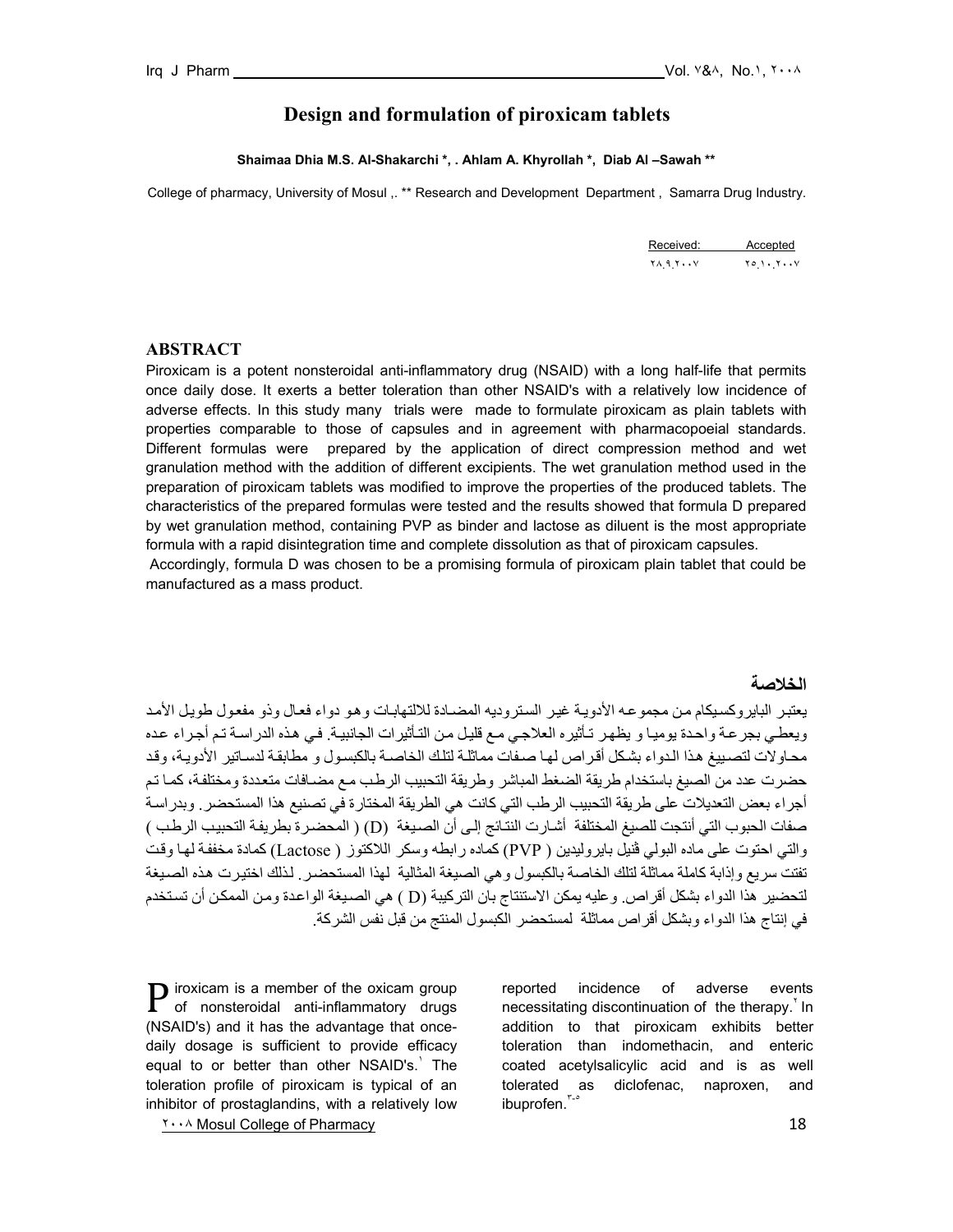Piroxicam  $(C_1, H_1, N, O_4S)$  has a molecular weight of about ٣٣١.٣٥ with the following structural formula.<sup>7</sup>



٤-hydroxy-٢-methyl-N-pyridinyl-٢H-١,٢ benzothiazine-٣-carboxamide١,١-dioxide

 Piroxicam is known to exist in different polymorphic forms and as a monohydrate, with specific solubility and stability parameters. Differences in dissolution rates among crystal forms of piroxicam were attributed to differences in their wettability, where highest wettability was obtained for monohydrate. $\frac{y}{x}$ . The ester of piroxicam with pivalic acid exists in two polymorphic forms as well.  $\frac{1}{2}$ .

 Although the oxicams are acidic compounds, they are somewhat less acidic than carboxylic acid NSAID's. Oxicams are primarily ionized at physiologic pH and acidity is required for COX inhibitory activity.  $\mathbf{v}$ 

 Piroxicam present in the market as capsule oral dosage form only and since tablet is the most commonly used oral dosage forms with manifold advantages,  $15,17$  so our purposes were to design and formulate piroxicam as a plain tablet that meets the pharmacopoeial requirements and to monitor tablet production quality.

## **Materials**

Piroxicam powder was purchased from (Indiamart Intermesh Ltd., India), Maize Starch B.P. (Evans medical Ltd. Liverpool, England), Polyvinyl pyrolidone (PVP) (BDH chemicals Ltd., pool, England), Microcrocrystalline Cellulose (Avicel®) pH ٣٠٢ (Techno. Pharm. Chemical Delhi, India), Magnesium stearate (Barlocher, GmbH, Germany), Lactose monohydrate (Riedel-Dehaena Seelze-Hannover), Talc (Kline Asia, China), Stearic acid (Meade-king, Robinson Ltd.,Liverpool), Ethanol (Gapuma Ltd, UK), Mannitol (SPI Pharma Group, USA), Aerosil (Stochem specialty chemicals, Canada), Piroxicam capsule ٢٠mg (SDI, Iraq). The

instrument used were Oven from (Gallenkamp, USA), Compressing machine (Airpac Exports, India), Friability tester (Erweka, GmbH, Germany), Tablet hardness tester (Erweka, TBH ٢٨, GmbH, Germany), Dissolution rate tester (Pharma test, PT-DT٧, Hainburg, Germany), Disintegration tester (Pharma test PTZ S, Hainburg, Germany), U.V. spectrophotometer (Cecil CE ٣٠٢١, Nile establishment for medical & laboratory supplies, Canada), High Performance Liquid Chromatography (HPLC) (Konik room, Espania).

#### **Methods**

#### **Formulation of Piroxicam Tablet:**

Different formulas of piroxicam tablets  $(7 \cdot mg)$ , have been designed to find the most appropriate method and formula.

To achieve our goal the first formula (A) was prepared by using direct compression method in which all the contents of the formula were mixed together and compressed using direct compression machine (Table-١).

 The other three formulas (B, C and D) were prepared by wet granulation method (Table-١) which involves mixing the content, adding a solution to produce a damp mass and then transferring the masses to a tray dryer. The dried masses were sized by milling, screening then mixed with the other additives and finally compressed.

 The general method of wet granulation was modified to improve piroxicam homogeneity with other additives by using ethanol instead of water in wetting the mass as well as changing the sequence of addition of the additives to the formula. This modified process was accepted and followed in preparing formula D of this product.

## **Evaluation of Piroxicam Tablets Disintegration Test**

The disintegration test was done according to British Pharmacopoeia test for plain tablets and by using Pharma test PTZ S disintegration tester<sup>(1)</sup>. Six tablets per batch chosen randomly were analyzed in distilled water which was the disintegration medium at  $\mu$ <sup>o</sup>C  $\pm$   $\cdot$  .<sup>oo</sup>C. Tablets must disintegrate within the time set for each product in the individual monograph<sup> $(16)$ </sup>, known that piroxicam monograph is not less than 10 minute.<sup>٦, ١٥</sup>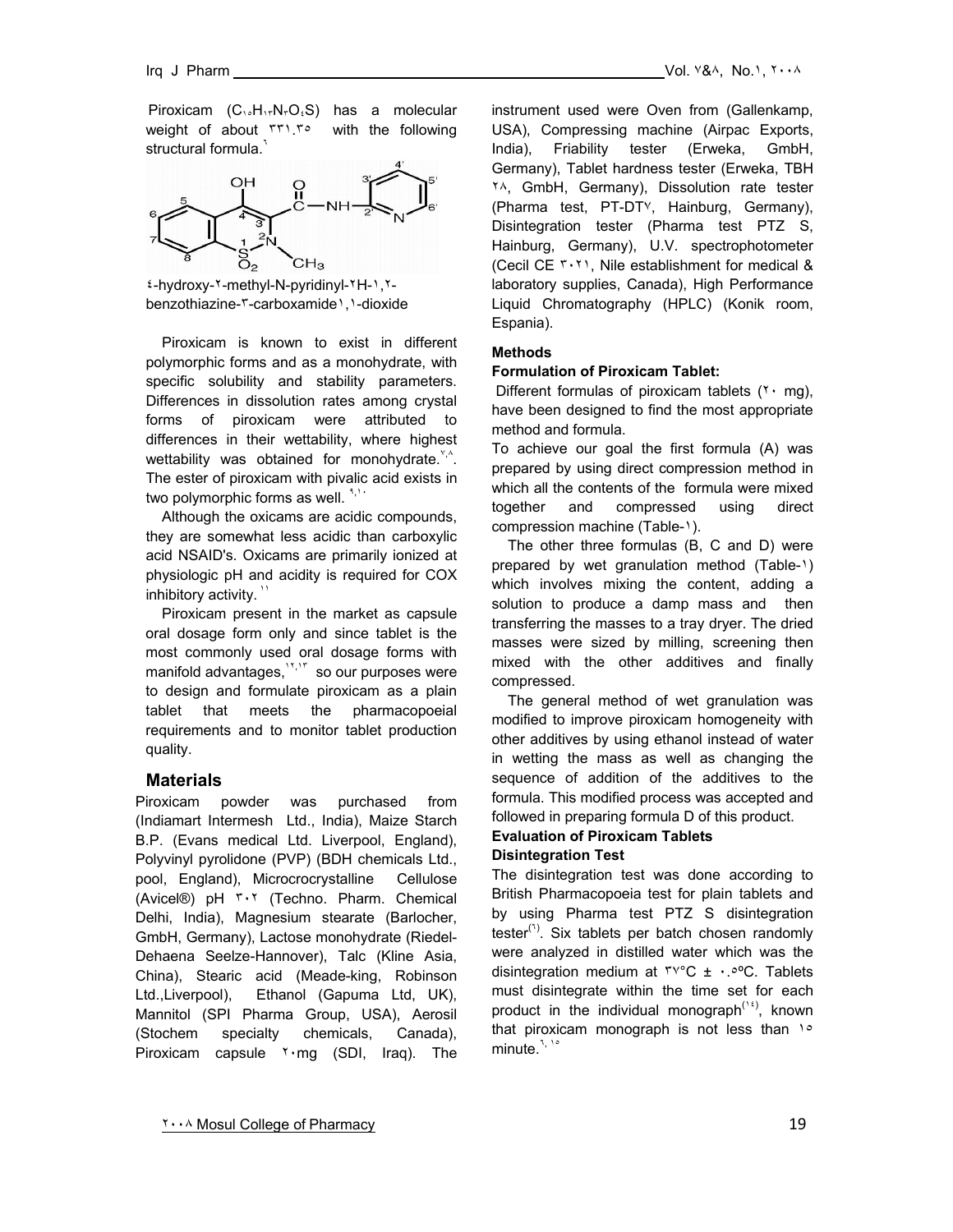## **Dissolution**

The dissolution test for piroxicam tablets was conducted using apparatus I (basket apparatus) and the dissolution media were distilled water and  $\cdot$ . N HCl solution.  $\lambda$ <sup>1,1</sup>° The dissolution medium was  $1 \cdot \cdot$  ml maintained at ٣٧ºC. The apparatus was adjusted to make the basket rotate ' · · times per minute, for  $f \circ f$ min.<sup>( $T, T^{\circ}$ )</sup>. A  $T \cdot -mI$  samples were withdrawn from each chamber and filtered. The concentration of piroxicam in each sample was evaluated by measuring the absorbance in each sample at  $Y \in Y$  nm.( $\lambda$  max of piroxicam)<sup>(٦,١٥)</sup> using Cecil ١٠٢١ spectrophotometer. The monograph is not less than  $\vee \circ \%$ .

## **Weight Variation Test**

This test was run by weighting  $\gamma$  tablets chosen randomly individually, calculating the average weight, and comparing the individual tablet weight to the average.**<sup>٦</sup>** The thickness of a tablet was measured using hand gauge appartus( micrometer).

## **Content Uniformity**

Piroxicam tablets uniformity test was conducted by using high performance liquid chromatography (HPLC). The test solution was prepared by mixing the contents of  $\gamma$  crushed tablets containing  $\gamma$ . mg of piroxicam with  $1° \cdot m$  of  $\cdot \cdot \cdot N$  methanolic hydrochloric acid, the mixture was deaerated for ٣٠ minutes. The mixture was cooled and diluted to ٢٠٠ ml with the same solvent, filtered through glass-fibre paper and the filterate was used as a test solution. The standard solution contains ٠.٠٠٥% w/v of piroxicam BPCRS in ٠.٠١N methanolic hydrochloric acid. The mobile solution is ٦٠:٤٠ methanol:phosphate citrate buffer (pH ٦.٤). The chromatographic procedure was carried out using a stainless steel column (٣٠ cm×٣.٩ mm) packed with octadecylsilyl silica gel for chromatography (١٠µm)(µBondapak C١٨). The flow rate was  $\frac{1}{2}$  ml per minute and a detection wavelength of  $Y \in Y$  nm ( $\lambda$  max of piroxicam)<sup>(1)</sup>.

## **Hardness and Friability**

The hardness and friability of all the prepared formulas have been tested according to British Pharmacopoeia(**٦**)

| Constituents                   | Formula                             | Formula<br>B        | Formula<br>C                        | Formula<br>D        |
|--------------------------------|-------------------------------------|---------------------|-------------------------------------|---------------------|
| per tablet<br>Piroxicam        | Α<br>$\mathbf{r} \cdot \mathbf{mg}$ | $\overline{r}$ · mg | $\overline{x} \cdot \underline{mg}$ | $\overline{x}$ . mg |
| <b>MCC</b><br>(binder)         | $1 - 10%$                           |                     |                                     |                     |
| <b>MCC</b><br>(disintegrant)   |                                     |                     | $1 - 1.96$                          | $Y - 1.96$          |
| Maize starch<br>(binder)       |                                     | $0 - 70%$           | $0 - 70%$                           |                     |
| Maize starch<br>(disintegrant) | $T - 10%$                           | $T - 10%$           | $T - 10%$                           | $5 - 10%$           |
| Lactose<br>(diluent)           |                                     | $70 - A0\%$         | $70 - A0\%$                         | $70 - A0\%$         |
| Stearic acid<br>(lubricant)    |                                     | $1 - 5\%$           |                                     |                     |
| Mag.stearate<br>(lubricant)    | $.70-1%$                            |                     | $.70-1%$                            | $.70-1%$            |
| Mannitol<br>(diluent)          | $1. - 9. %$                         |                     |                                     |                     |
| <b>PVP</b><br>(binder)         |                                     |                     |                                     | $7 - 1.96$          |
| Aerosil<br>(glidant)           |                                     | .1.0%               |                                     |                     |
| Talc (glidant)                 | $1 - 1.96$                          |                     |                                     |                     |
|                                | Dry<br>Compression                  | Wet<br>Granulation  | Wet<br>Granulation                  | Wet<br>Granulation  |

#### *Table* ١*: Different formulations of piroxicam with their tableting methods*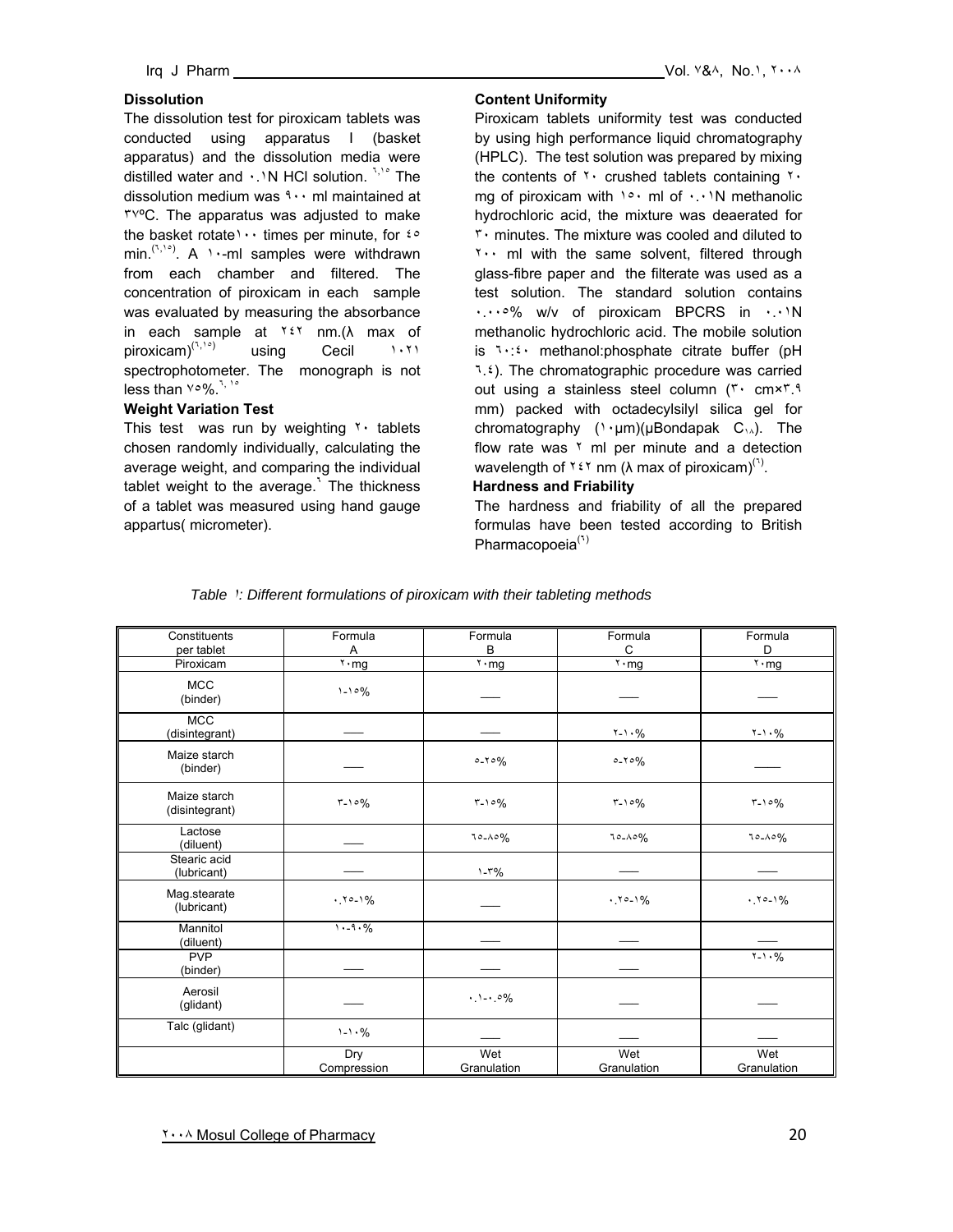| Formula                          | Dissolution in D.W.<br>$(\%)$ | Dissolution in<br>HCI (%)        | Disintegration<br>time in D.W.<br>(Sec) | Friability<br>%          | Hardness<br>$Sc^*$ |
|----------------------------------|-------------------------------|----------------------------------|-----------------------------------------|--------------------------|--------------------|
| A                                | $0.5$ $\Lambda$               | ٦٨                               | $\epsilon$ .                            | 101                      | $\vee$             |
| B                                | ٧٤                            | $\wedge$                         | ٥٨                                      | .57                      | v                  |
| C                                | ٤٤٨                           | ۲۲                               | ۳۸                                      | .72                      |                    |
| D                                | ۸۹                            | $1.7 - 111$                      | $\mathcal{N}$                           | .10                      |                    |
| Piroxicam<br>capsule<br>standard |                               | Not less than<br>$\vee \circ \%$ | Not more than<br>$\frac{1}{2}$ min      | Not more<br>than $1.9\%$ |                    |

#### *Table* <sup>٢</sup>*: Properties of the prepared formulas of piroxicam tablets*

\*strong cob

## **Results and Discussion**

Several types of formulas were designed to be prepared by different tableting methods depending on the optimum performance of the excipients which depends on many factors, including the physio-chemical properties of the drug, type of filler and the process used to make the tablet. The prepared formulas with their excipients and methods are seen in Table-١.

 Direct compression method (DC) is still considered as a more economical method than the other methods with respect to time, space, materials and fewer steps in which the effect of heat and moisture is avoided.<sup>11</sup> So it is a process of choice in case of those drugs that are sensitive to heat and moisture. Formula A was designed and prepared by this method in which microcrystalline cellulose (MCC)(Avicel) was incorporated as a binder to ensure a mechanical strength of the mixture. Avicel is commonly used as a filler-binders in DC method, giving the tablet its self-disintegrating properties and it require little amount of lubricant<sup>( $17$ </sup>). The problem faced in this formula was its low flowability, which has been solved by the addition of  $1 - 1.96$  talc that acts as a glidant. It was stated that the addition of talc will improve the poor flow of powder from the hopper through the feed frame. <sup>10</sup>. Talc is widely used as a flow regulator of powders as well as using it to improve the lubrication function during compression.**<sup>١٧</sup>,<sup>١٨</sup>**

 Although the addition of talc improves the powder's flow but unfortunately this formula (A) failed to meet the USP requirements as shown in Table-<sup>1</sup> except the hardness and friability of this formula which were within the accepted limits. The problem was with its disintegration which was very fast and such a fast disintegration is unacceptable because this may result in break up of the tablet on the mouth or oesophagus which might cause mucous membrane ulceration and may disturb the absorption of the active compound. The dissolution of this formula was less than the accepted limits which could be due to an increased time of blending of magnesium stearate which leads to a decrease in the dissolution rate and increase the tablet friability.<sup>1</sup>

 The other three formulas (B, C, D) were manufactured by the wet granulation method. The results of the physical properties of the produced tablets of formula B (Table-٢) seemed to be accepted because it was near the standard limits. However, this formula was refused because it was not stable for a long period of time. The properties of formula B which were near the accepted limit could be due to the presence of aerosil in the core of the tablet (internally). It was stated that tablets friability, disintegration and dissolution rates will be increased by the incorporation of aerosil internally (<sup>(1)</sup>.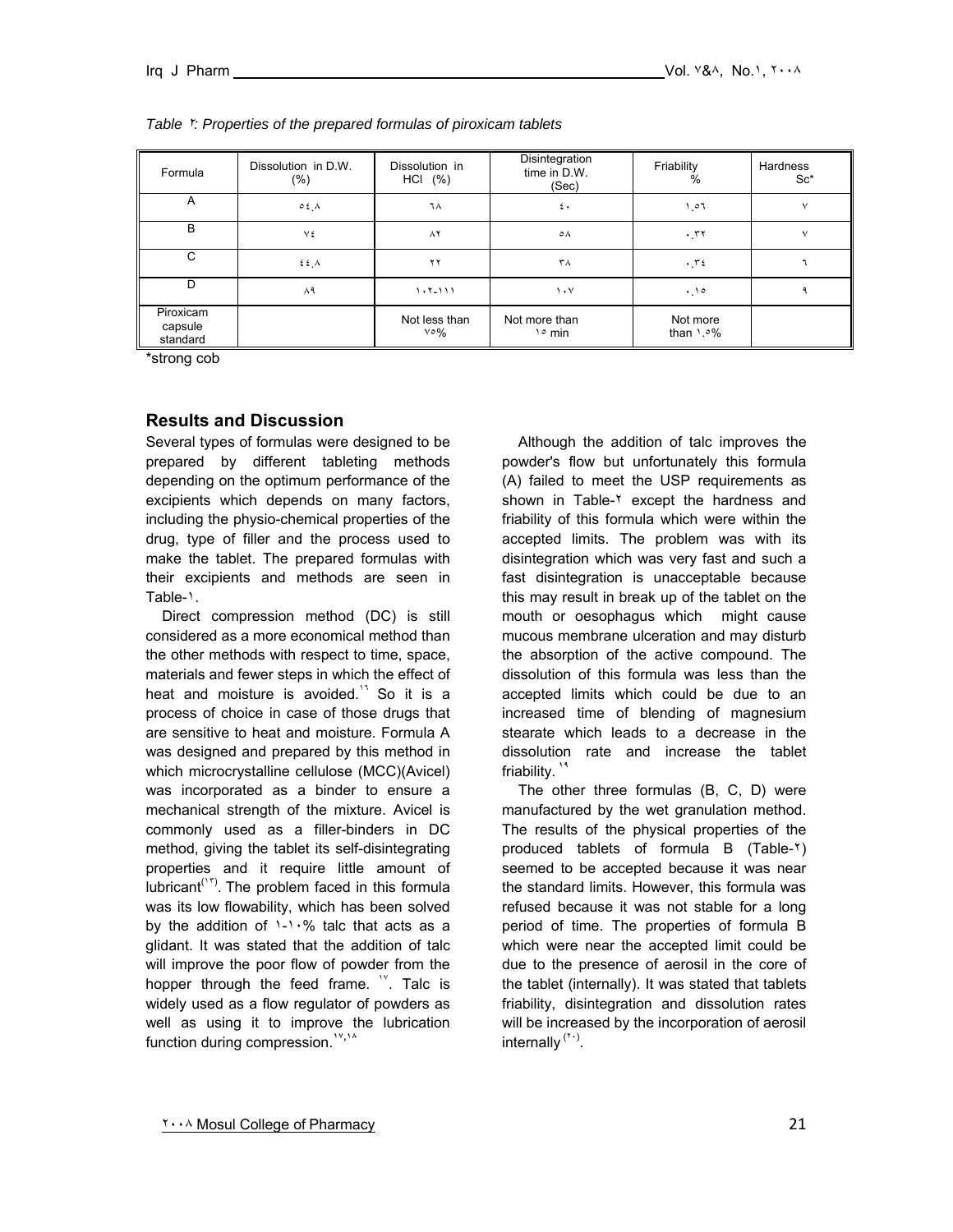By evaluating the properties of formula C, the results (Table-٢) showed that this formula failed to meet the pharmacopoeial specifications. It had very poor dissolution properties which will affect its bioavailability although formula C contains starch as a binder<sup>( $Y$ 1</sup>). The poor dissolution of formula C could be due to magnesium stearate which was used in a high concentration in this formula. It was mentioned that the usage of magnesium stearate as a lubricant in a high concentration may results in a reduction in the disintegration time and retard drug dissolution. **١٢**

 Formula D was prepared by wet granulation method with some modification in the process. It was designed to contain PVP in its core as a binder (Table-1) and the wet mass was prepared using alcohol instead of water as well as some changes in the steps of addition of the constituents. The results of Formula D shown in Table-  $\frac{1}{2}$  indicated that the method used in the preparation of this formula was succeeded in getting a product with a required properties. PVP is one of the most commonly used pharmaceutical binders. It is not soluble in water, so a solvent must be used to carry the PVP particles in a liquid solution<sup> $(11)$ </sup>. PVP was added to formula D in a liquid state which not only enhances the bonding properties between particles or granules, but also improves the binding between powder particles during agglomeration.<sup>17</sup>

 The good properties of formula D could be attributed also to starch which was incorporated into this formula as a  $int$ intragranular and extragranular disintegrant. $\Gamma$ 

 According to all these results formula D was chosen to be the goal formula of piroxicam tablet to be studied thoroughly.

 Piroxicam tablets (formula D) appeared as shallow biconvex uncoated tablets which have a pale yellow colour. The thickness of tablet of formula D was about ٣.٢ mm which comply with the required specification ( $\text{rmm} \pm \cdot \text{mmm}$ ), and the tablets diameter was ٧.١ mm which is also within the accepted limit ( $\forall$ mm  $\pm \cdot \cdot$  $\land$ mm). The weight variation of piroxicam tablet was studied and it was found to comply with the pharmacopoeial requirements  $(± \vee.°\%)$ . Adequate tablet hardness and resistance to powdering and friability are necessary requisites for consumer acceptance and high bioavailability.<sup> $1/2$ </sup> It was stated that the tablet hardness is perhaps the more important criteria since it can affect tablet disintegration and drug dissolution.<sup>1°</sup> The hardness of formula D was ٩ Sc which is within the accepted limits ( $0-9$  Sc) (Table-T). The tablets friability should not be more than ١.٥% and this was achieved in formula (D).

 According to this accepted limits of hardness and friability, one could expect an accepted disintegration and dissolution time which might lead to an accepted bioavailability.

From Table  $\lambda$  it is clear that formula D has a disintegration time consistent with the pharmacopoeial specifications of piroxicam(**٦,١٥**) . This could be related to the addition of MCC which leads to the production of a tablet with a rapid disintegration. It was stated that MCC addition leads to rapidly disintegrating tablets with a high tensile strength<sup>('۲'</sup>). The acceptable disintegration could refer to the addition of starch which was incorporated in this formula to act as a double disintegrant and thus can improve tablet disintegration.**<sup>١٤</sup>,<sup>٢٣</sup>**.

 The dissolution test is an extremely valuable tool in ensuring the quality of a drug product. From Table <sup>\*</sup> it is clear that formula D have a relatively good dissolution pattern in D.W. which could be due to the presence of PVP. The dissolution pattern of formula  $D$  in  $\cdot$ .  $\cdot$  N in comparison with the other formulas indicated that these tablets are completely dissolved within the specified time of the test and it comply with the USP requirement which could be related to the presence of PVP. It was mentioned that a significant increase in the dissolution of piroxicam could be due to its dispersion in  $PVP<sup>(17)</sup>$ . Also the addition of an extragranular MCC tended to increase both dissolution and compactibility of the granules. It has been proved that the appropriate distribution of MCC between and within granules may optimize both dissolution and compactibility without changing overall tablet composition.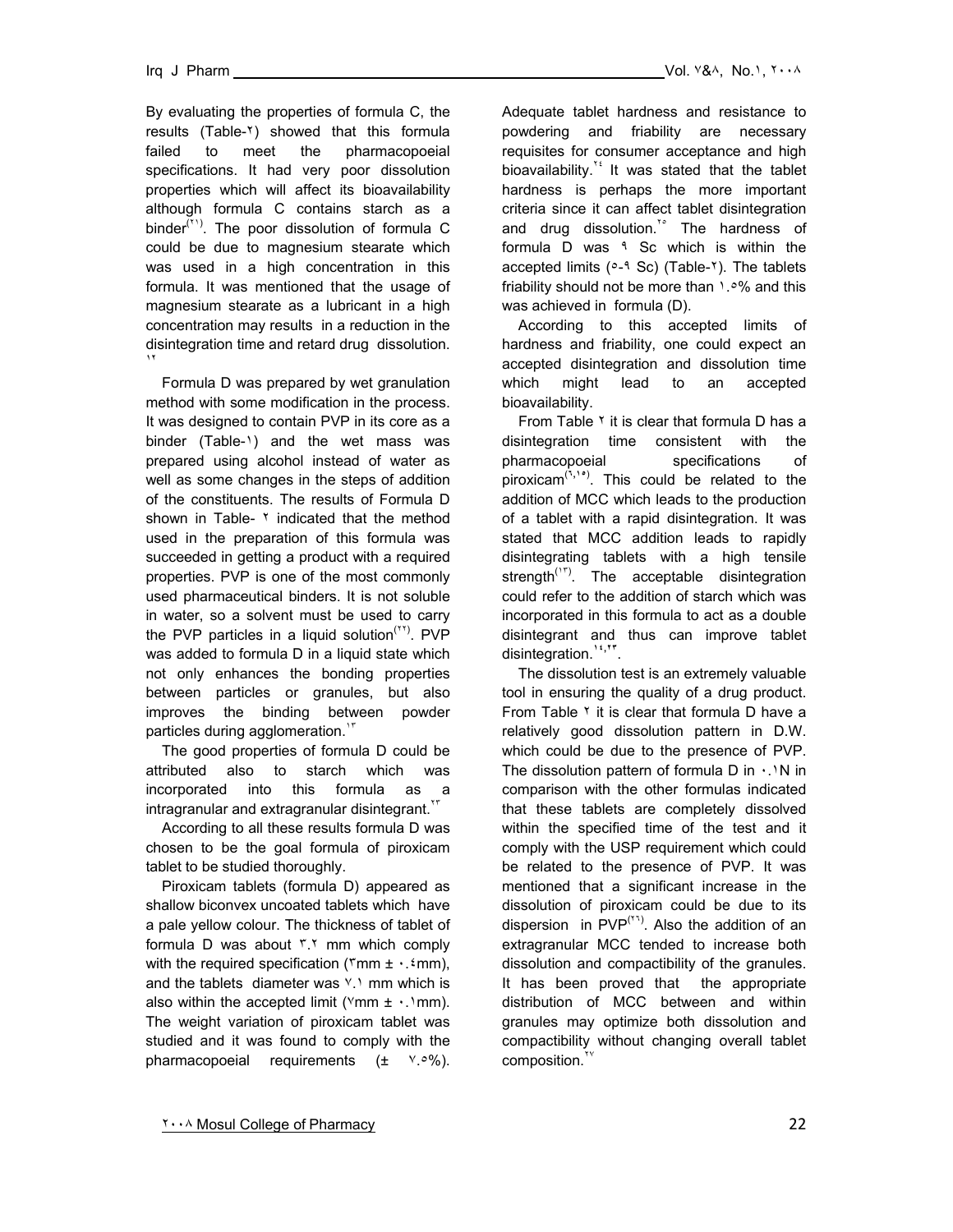The high dissolution could be also due to maize starch used in all formulas because it produces tablets with high properties.<sup>10</sup>

Although all formulas contained maize starch, only formula D succeeded in the dissolution test which could be attributed to the presence of PVP with maize starch.

 It was stated that the addition of maize starch can lead to a highly efficient processing, resulting in strong benefits for final tablet properties; which include high mechanical resistance as well as excellent disintegration and dissolution properties \*\* and when the concentration of starch was increased a progressive increase in the dissolution rate was noticed<sup>(Yo</sup>). The improved dissolution noticed in tablets of formula D could be also attributed to alcohol (ethanol) which was used as a solvent for preparing the granules.

 There was a correlation between the decrease in dissolution with an increase in water content (the mechanism of this change was not clear).

 The usage of alcohol as a solvent instead of D.W. could also explain the good properties of this formula as compared with formula B and C which are manufactured by the same method (wet granulation). The poor dissolution of formula C compared to that of D could be due to the concentration of magnesium stearate.

The dissolution of plain tablets of formula D was compared with that of capsule produced at the same factory (SDI) and the result was as follows:

Piroxicam capsule  $\frac{\lambda_{9.4} \lambda_{9}}{\lambda_{10.4} \lambda_{11}}$  - 19.1% Piroxicam tablet (Formula D) ١٠٢-١١١%

The result of the content uniformity assay of piroxicam tablets using HPLC showed that there was a little difference between this product and the standard piroxicam powder. In comparing the uniformity of piroxicam tablet (formula D) to that of piroxicam capsule prepared at the same factory, the tablet content was found to be (٩٩%) compared to  $(10.1\%)$  of capsule, both compared to the specific limits  $(1°% - 1°)$ . Both products (tablet & capsule) were labelled to contain  $\gamma$  mg of piroxicam. The concentration of piroxicam found in the

prepared tablets was 19.Amg compared to 19.1mg found in capsule. From all these results it seems that formula D is a promising formula and we have succeeded to get a plain tablet formula for piroxicam with higher specifications.

#### **Conclusion**

Piroxicam is a potent nonsteroidal antiinflammatory drug that can be formulated as a plain tablet dosage form. The wet granulation method is the method of choice to get a tablet with standard specifications. The end result was the formulation of a product that is comparable to the reference drug (piroxisam capsule  $\gamma \cdot$  mg). Formula D can be approved as a formula of choice for piroxicam tablets.

## **References**

- **١** Karim A, Noveck R, McMahon FG, Smith M, Crosby S, Adams M, Wilton J. Oxaprozin and piroxicam, nonsteroidal anti-inflmmatory drugs with long half-lives: effect of proteinbinding differences on steady-state pharmacokinetics. J Clin Pharmacol. ١٩٩٧;٣٧(٤);٢٦٧-٧٨.
- **٢** Heynen G. Toleration and safety of piroxicam. Eur J Rheumatol Inflamm. ١٩٨٧;٨(١):٨٦-٩٣.
- **٣** Husby G, Holme I, Rugstad HE, Herland OB, Giecksky. A double-blind multicentre trail of piroxicam and naproxen in osteoarthritis. Clin Rheumatol.١٩٨٦; ٥(١):٨٤- ٩١.
- **٤** Alam MN, Kabir MZ. Comperative study of piroxicam and ibuprofen in rheumatoid arthritis. Bangladesh Med Res Counc Bull. ٩(٢):٥٤-٩ Dec (١٩٨٣).
- **٥** Domljan Z, Durrigl T. Double-blind crossover comparison of piroxicam and indomethacin in rheumatoid arthritis. Clin Rheumatol. ١٩٨٤;٣(٢):٢١٧-٢٢.
- **٦** British pharmacopoeia, UK. (٢٠٠٢)**.**
- **٧** Vrecek F, Vrbine M. Characterization of piroxicam crystal modifications. Int J Pharm. ٢٠٠٣;٢٥٦(١-٢): ٣-١٥.
- **٨** Biserka Cetina-Cizmek, Tudja M, Mestrovic E, Zovko M, Zore M, Tudja P. Solid-state investigation of piroxicam benzoate. Acta Pharm.٢٠٠٣; ٥٣: ١٦٥-١٧٣.
- **٩** Caira MR, Zanol M, Peveri T, Gazzaniga A, Giordano F. Structural characterization of

٢٠٠٨ Mosul College of Pharmacy 23